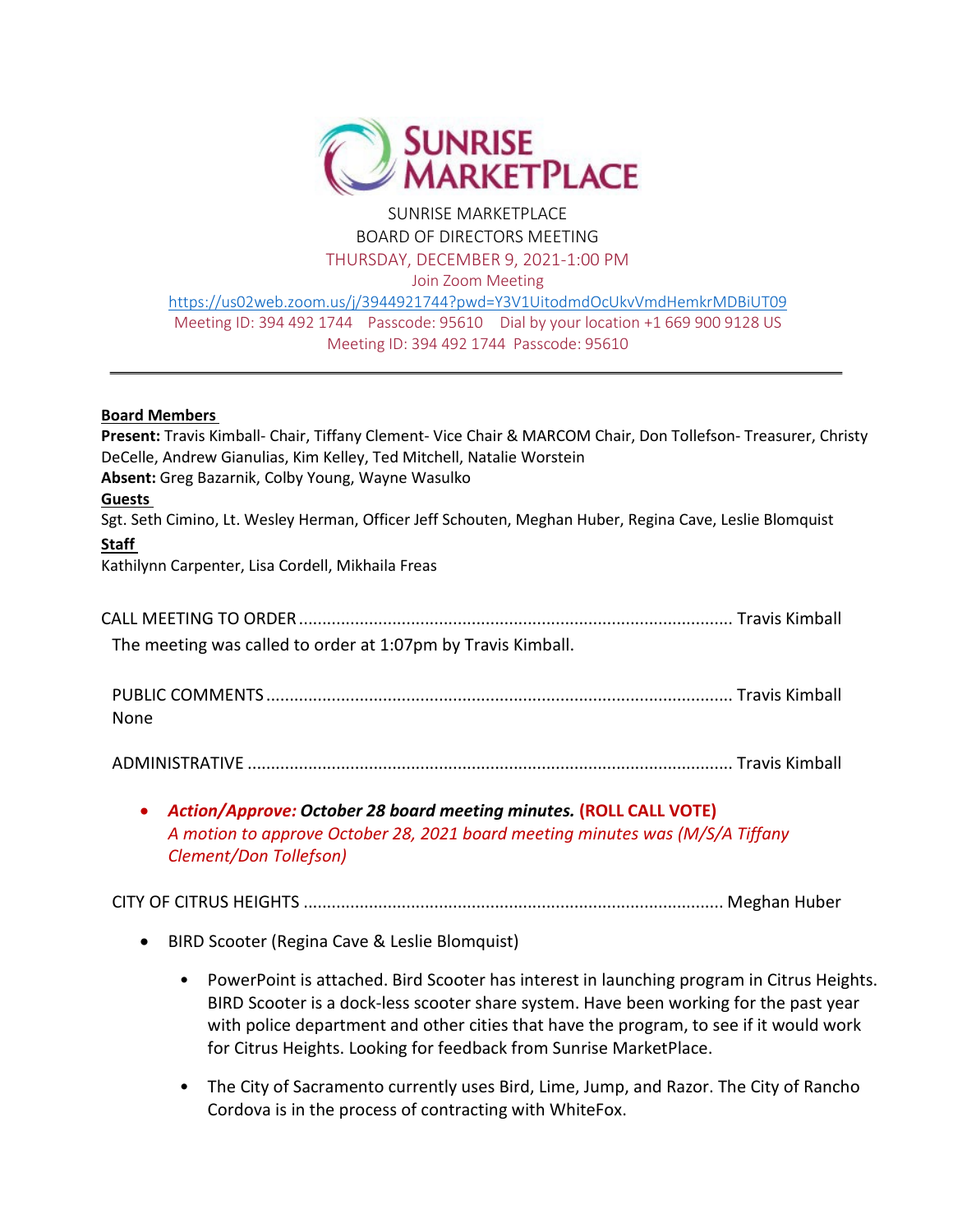- Bird's Program:
	- Must be 18 years (photo of driver's license required), Dock-less systems (nests), Incentives for helmet use. Geofencing, and End of Ride Requirements.
- Sacramento Feedback:
	- Business owner feedback is mixed. Old Sac is not a fan, but Midtown loves them.
	- ADA issued 17,000 violations in a 20-month period (leaving scooters on sidewalks)
- Citrus Heights Draft Requirements:
	- 6-month pilot program
	- 4AM-midnight
	- 15mph speed limit
	- 2-hour Response Requirement
- Feedback:
	- Tiffany Clement noted that her property in Rancho Cordova voted "no" on partnering with the Scooter Program due to liability, no benefit to the center.
	- Don Tollefson said he recently visited Downtown and explained the scooters are left everywhere on the sidewalks, making it hard to walk through Downtown.
	- Lisa Cordell stated that the Stockton Blvd Partnership participated in the program and received many complaints about scooters being parked on sidewalks, lawns, handicap ramps. There were issues with homeless taking them apart for parts. Also, safety concerns with the rider on sidewalks and not wearing helmets.
	- Natalie Worstein has concerns with how the scooters would work in Citrus Heights with it being congested with traffic, transient activity, and lack of CHPD resources.
	- Kathilynn Carpenter asked for CHPD feedback. Leslie stated the concerns are riding at high speed, potential for homeless to have access to them and cause damage.
- Conclusion: Scooter program is not a good fit for Sunrise MarketPlace currently. Potentially revisit when mall development happens.
- ARPA Funding (Meghan Huber)
	- Provides funding for Covid recovery with strict federal guidelines. City is receiving \$15 million, administered in two sections. The first disbursement was received in July 2021 and second disbursement will be received in May of 2022. An allocation of \$5.3 million was used to restore CHPD staffing. Now working on phase two for programs including: assisting businesses with Covid recovery. City Council requested staff get feedback from businesses regarding their needs. City issued a business facing survey to gather information from the businesses. The City has until 2024 to allocate funds.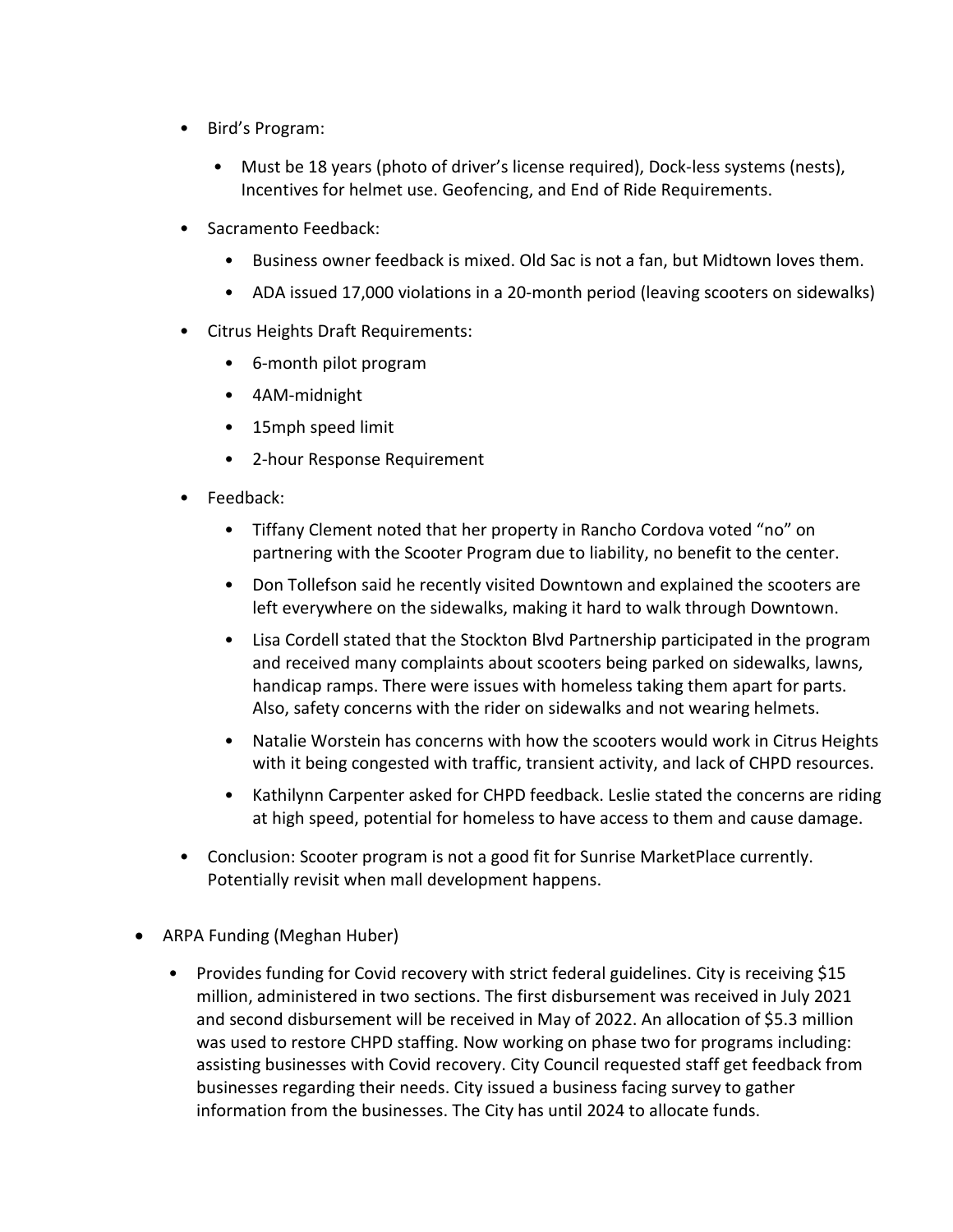- Next Steps Sunrise Tomorrow Project: Sunrise Mall Specific Plan and EIR (Meghan Huber)
	- Sunrise Mall Specific Plan's environmental impact report was approved. Second hearing related to the EIR is scheduled for tonight. The plan is ready and available to be leveraged for development. Projects can be submitted at any time. City's next steps are to have development conversations with all owners and find development partners. There as been great feedback from owners and potential developers.

BOARD OF DIRECTORS & OFFICERS 2022 SLATE......................................................... Travis Kimball

• *Action/Approval: Review and approve 2022 Slate of Board of Directors and Officers -* **(ROLL CALLVOTE)**

Travis amended the motion to include Kim Kelley as the Secretary for the 2022 Slate of Board of Directors.

*A motion to approve the 2022 2022 Slate of Board of Directors including Kim Kelly as the Secretary was (M/S/A Don Tollefson/Andy Gianulias* 

SECURITY/MAINTENANCE UPDATE .................................................................Officer Jeff Schouten

- **Cimino:** Introduced Lt. Westly Herman. Lt. Herman is the new Lieutenant for the Special Services Divisions, which oversees the Special Operations Unit. Lt. Chad Morris has transferred to Professional Standards and Trainings Unit.
- **Officer Schouten:** There has been a spike in homelessness, but camps are down 71% and panhandling is down 44%. During the Holiday PD is stepping up their visibility at the businesses, deploying "ghost cars" and continuing outreach to businesses on how to prevent theft. As the weather gets colder, finding a lot of our vacant businesses are being broken into. Working with businesses to get keys to continue checking for transient activities.

SMP is running a trial with two separate armed, private security companies to beef up holiday security and find a company to work with next year. Staff will make a recommendation for additional security at the next Board meeting. Kathilynn will also be working with CHPD to renew the contact after the first of the year.

2022 PRIORITIES .................................................................................................. Kathilynn Carpenter

Kathilynn reviewed 2022 marketing priorities and a list of proposed special events. There was no board feedback. Showing benefit and accomplishments is more important now with the shortened three-year term. We will be back in renewal in 18 months, which we also need to budget for.